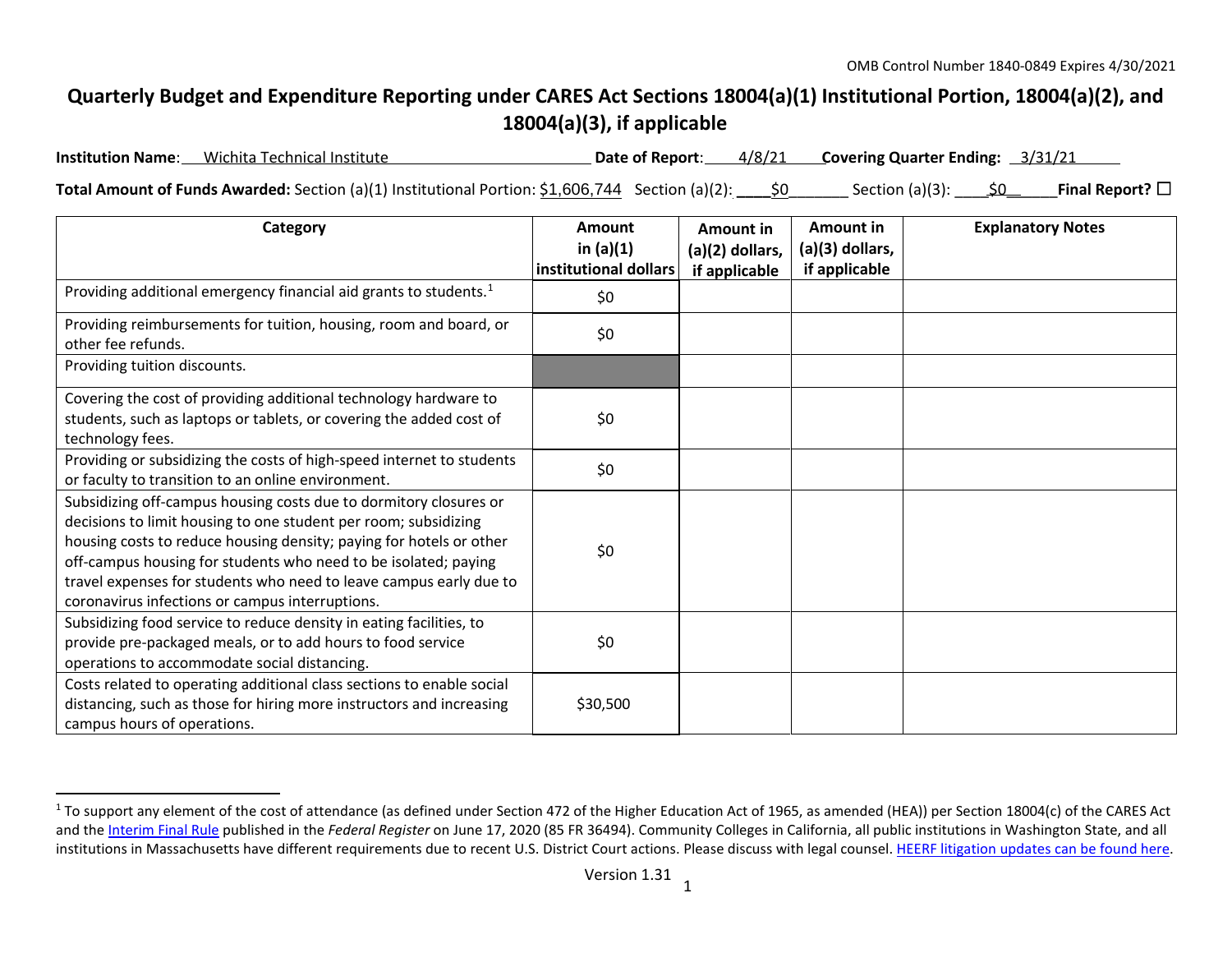<span id="page-1-2"></span><span id="page-1-1"></span><span id="page-1-0"></span>OMB Control Number 1840-0849 Expires 4/30/2021

| Category                                                                                                                                                                                                                                                                               | Amount<br>in $(a)(1)$<br>institutional dollars | Amount in<br>(a)(2) dollars,<br>if applicable | Amount in<br>(a)(3) dollars,<br>if applicable | <b>Explanatory Notes</b> |
|----------------------------------------------------------------------------------------------------------------------------------------------------------------------------------------------------------------------------------------------------------------------------------------|------------------------------------------------|-----------------------------------------------|-----------------------------------------------|--------------------------|
| Campus safety and operations. <sup>2</sup>                                                                                                                                                                                                                                             | \$11,933                                       |                                               |                                               |                          |
| Purchasing, leasing, or renting additional instructional equipment<br>and supplies (such as laboratory equipment or computers) to reduce<br>the number of students sharing equipment or supplies during a<br>single class period and to provide time for disinfection between<br>uses. | \$83,599                                       |                                               |                                               |                          |
| Replacing lost revenue due to reduced enrollment.                                                                                                                                                                                                                                      |                                                |                                               |                                               |                          |
| Replacing lost revenue from non-tuition sources (i.e., cancelled<br>ancillary events; disruption of food service, dorms, childcare or other<br>facilities; cancellation of use of campus venues by other<br>organizations, lost parking revenue, etc.). <sup>3</sup>                   |                                                |                                               |                                               |                          |
| Purchasing faculty and staff training in online instruction; or paying<br>additional funds to staff who are providing training in addition to<br>their regular job responsibilities.                                                                                                   | \$0                                            |                                               |                                               |                          |
| Purchasing, leasing, or renting additional equipment or software to<br>enable distance learning, or upgrading campus wi-fi access or<br>extending open networks to parking lots or public spaces, etc.                                                                                 | \$0                                            |                                               |                                               |                          |
| Other Uses of (a)(1) Institutional Portion funds. <sup>4</sup>                                                                                                                                                                                                                         | \$0                                            |                                               |                                               |                          |

<sup>&</sup>lt;sup>2</sup> Including costs or expenses related to the disinfecting and cleaning of dorms and other campus facilities, purchases of personal protective equipment (PPE), purchases of cleaning supplies, adding personnel to increase the frequency of cleaning, the reconfiguration of facilities to promote social distancing, etc.

<sup>&</sup>lt;sup>3</sup> Including continuance of pay (salary and benefits) to workers who would otherwise support the work or activities of ancillary enterprises (e.g., bookstore workers, foodservice workers, venue staff, etc.).

 $4$  Please post additional documentation as appropriate and briefly explain in the "Explanatory Notes" section. Please note that costs for Section 18004(a)(1) Institutional Portion funds may only be used "to cover any costs associated with significant changes to the delivery of instruction due to the coronavirus, so long as such costs do not include payment to contractors for the provision of pre-enrollment recruitment activities; endowments; or capital outlays associated with facilities related to athletics, sectarian instruction, or religious worship."